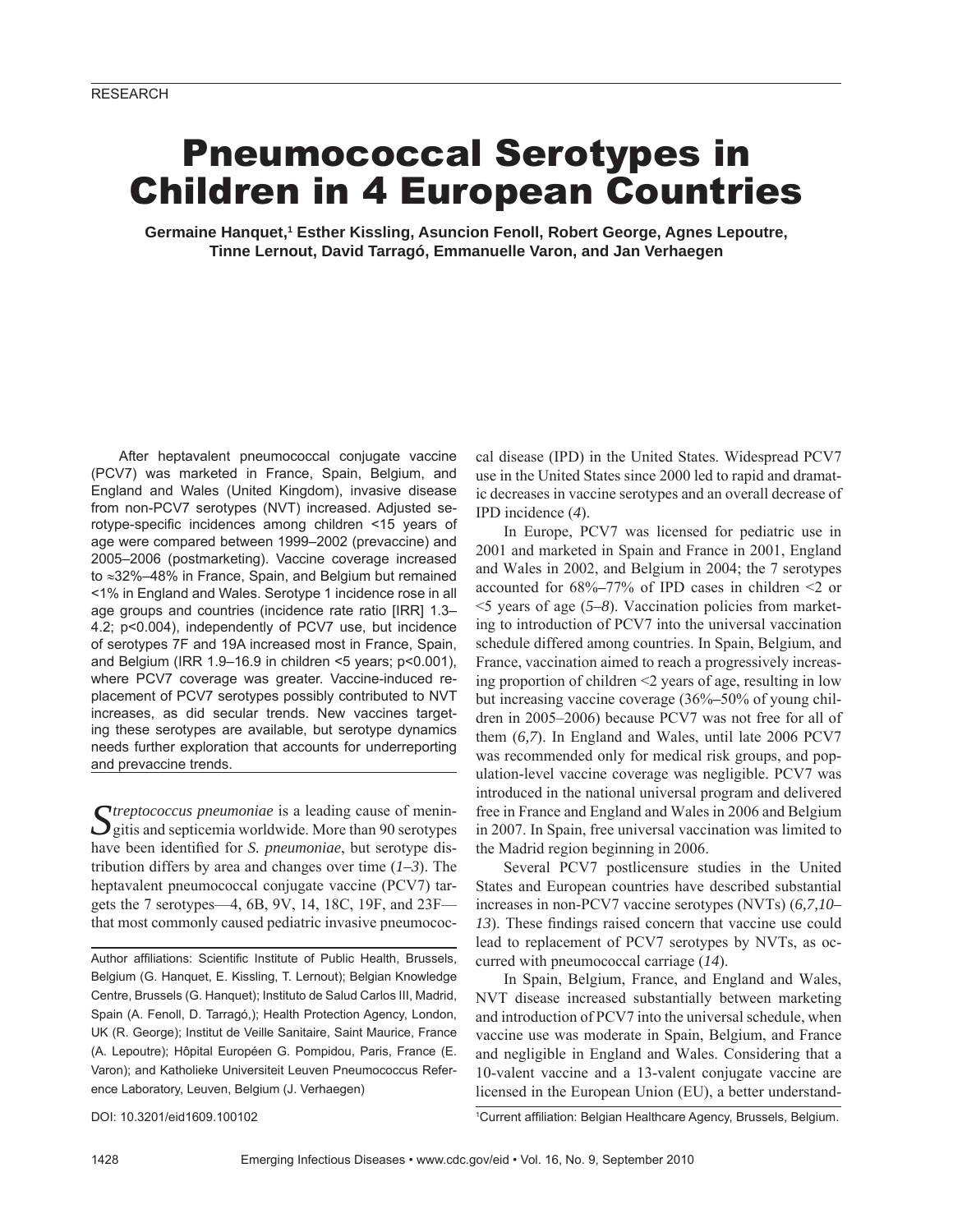ing of the dynamics of the additional serotypes is needed to help decision making on future vaccine strategies. This study describes and compares temporal trends of PCV7 serotypes and NVTs among children in 4 European countries, taking into account the levels of PCV7 use. We focused on the emergence of serotypes 1, 7F, and 19A because they were responsible for most of the NVT increase.

## **Methods**

This population-based study is based on surveillance data collected prospectively by the national reference laboratories (NRLs) of Spain, Belgium, France, and England and Wales during July 1996–June 2006. (In the United Kingdom, Scotland and Northern Ireland were not included in this study because they use separate surveillance systems.) IPD isolates were referred by laboratories throughout each country to the NRL. IPD surveillance among children was enhanced in England and Wales, France, and Belgium starting in 1996, 2002, and 2005, respectively, by encouraging microbiologists to systematically refer pneumococcal isolates to the NRL for typing.

#### **Defi nitions and Inclusion Criteria**

We included all IPD cases, defined by isolation of *S*. *pneumoniae* from a normally sterile fluid in children <15 years of age and referred to the NRL of their country. One isolate per disease episode was used in the analysis. Serotypes targeted by PCV7 were grouped as vaccine types (PCV7 types). All other serotypes were considered NVTs. Meningitis was defined as isolation of *S. pneumoniae* in cerebrospinal fluid (CSF).

An epidemiologic year was July through June. A prevaccine period was defined as the 3 epidemiologic years during July 1999–June 2002. The postmarketing period was 2005–2006.

#### **Microbiologic Testing**

Serotype and antimicrobial susceptibility were determined by each NRL as described (*9,15–17*). In Spain, all strains of serogroups 6 and 19 were subjected to PCR serotype identification (18). In Belgium during 1996–2004 (before PCV7 marketing), 36% of isolates had the serogroup but not the serotype determined (17% for serogroup 19). However, all serogroup 19 isolates from children <2 years of age were typed, and during the postmarketing period, the serotype was determined for all isolates received. Isolates with missing serotype were assumed to follow the same serotype distribution as isolates from the same serogroup, by year and patient age group.

Isolates were considered susceptible, intermediate, or resistant to antimicrobial drugs according to Clinical and Laboratory Standards Institute criteria (penicillin intermediate and resistant, MIC 0.12**–**1.0 mg/L and MIC >1 mg/L, respectively; erythromycin resistant, MIC  $\geq$  0.5 mg/L) (19). England and Wales data on antimicrobial drug resistance were not available for this study.

#### **Vaccine Coverage and Macrolide Use**

Because studies estimating vaccine coverage used different methods among countries, we used vaccine doses to estimate a proxy of vaccine coverage. Data on monthly vaccine doses sold or distributed were provided by the PCV7 manufacturer (Wyeth, Brussels, Belgium; Madrid, Spain; Maidenhead, UK; and Paris, France) and by the Health Protection Agency for doses distributed by the UK Department of Health. Assuming that all doses were administered to children <2 years of age at an average of 3 doses per child (allowing for missed doses and catch-up schedules), we calculated the proportion of children  $\leq$  years of age who should have received an average of 3 PCV7 doses. We also calculated the number of vaccine doses distributed per 1,000 children <5 years of age for comparison with serotype-specific incidences in children  $\leq$  years of age.

We collected data on use of antimicrobial drugs from the European Surveillance of Antimicrobial Consumption  $(20)$ . We compared these data with the serotype-specific incidence of antimicrobial drug–resistant isolates.

# **Data Analysis**

For all incidence calculations, we adjusted numbers of cases to the rate of underreporting to the NRL to estimate total numbers of cases and control for surveillance enhancement over time. Underreporting rates were calculated by country, year, and age group by dividing the respective number of cases with an isolate typed at the NRL by the total number of laboratory-confirmed IPD cases estimated in the country. Total numbers of IPD cases were estimated by different methods: in Belgium and France, through periodic capture**–**recapture studies and correction for laboratory coverage (*7,21*); in England and Wales, by reconciliation of 2 large datasets (*22*); in Spain, by calculation of hospital underreporting rates as a proxy  $(23)$ . Age-specific incidence rates were computed by dividing adjusted numbers of cases by the respective midperiod population of each country and age group, by using population figures from Eurostat for Spain and from the national institutes for statistics of Belgium, France, and England and Wales. For serotype-specific incidence calculations, cases with missing serotype data were accounted for by multiplying the overall incidence by the yearly proportions of serotypespecific disease in each age group (12).

Trends in incidence over time were tested for linear model by the *t* test, except for France because of missing data points; this model showed an overall better fit for the 3 studied serotypes. Correlation between vaccine doses per  $1,000$  children  $\leq 5$  years of age and serotype-specific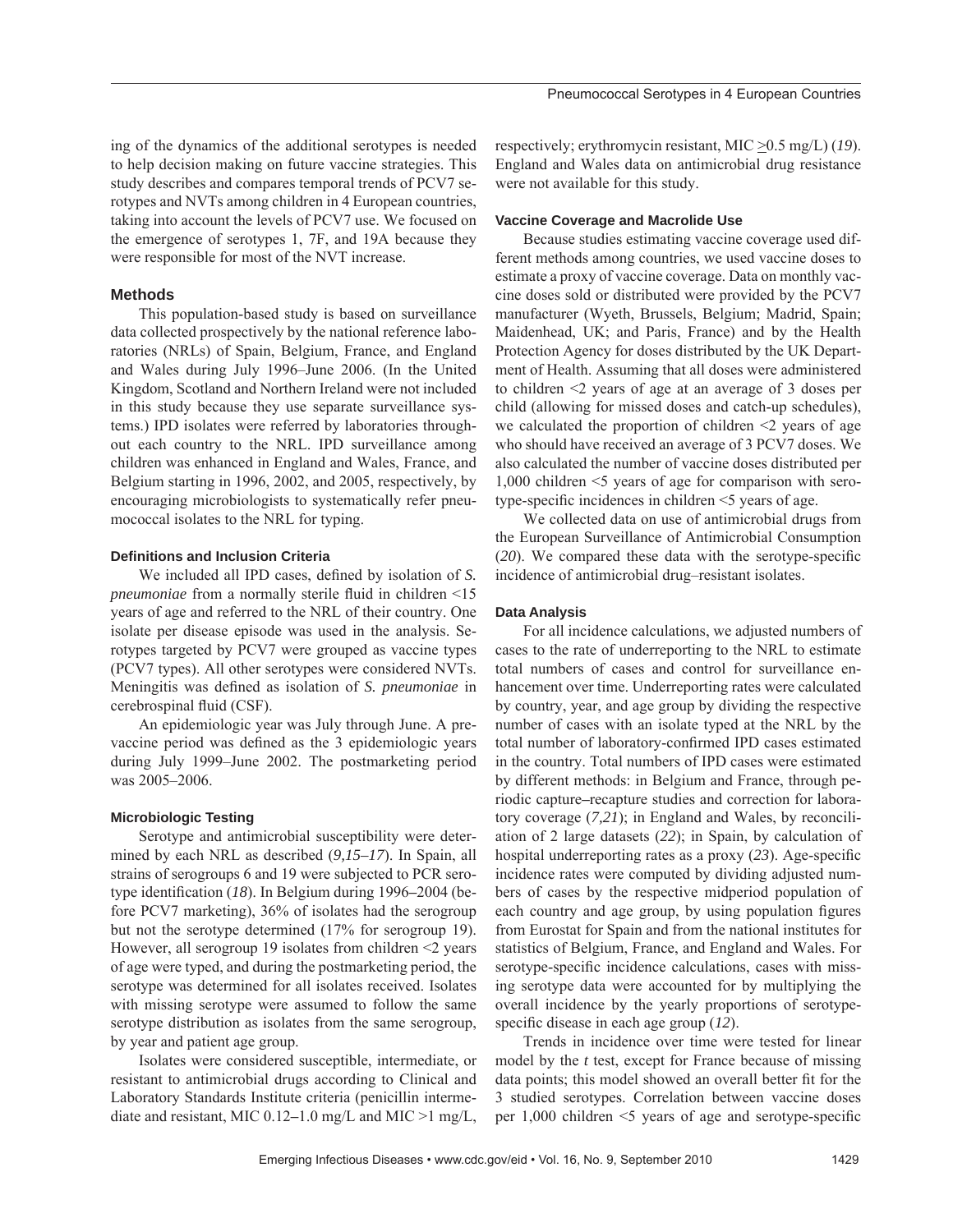incidence over years was tested by the Pearson correlation test, allowing for a 6-month lag between vaccine use and incidence. We also compared the annual average of serotype-specific incidence of the prevaccine period with the postmarketing period and computed incidence rate ratios (IRRs) and their exact 95% confidence intervals; p values were calculated by the Fisher exact test. We considered p values  $\leq 0.05$  significant. All statistical analyses were calculated by using STATA version 10.1 (StataCorp, College Station, TX, USA).

# **Results**

## **PCV7 Coverage**

PCV7 use began in Spain in 2000–2001, France in 2001–2002, Belgium in 2004–2005, and England and Wales in 2005–2006 and increased gradually in the first 3 countries (Figure 1). In 2005–2006, the proportion of children <2 years of age who had received an average of 3 PCV7 doses was ≈33% in Spain, ≈48% in France, ≈42% in Belgium, and <1% in England and Wales.

#### **Overall Incidence**

During July 1996–June 2006, the NRLs of the 4 countries reported 13,584 IPD cases among children <15 years

of age: 3,170 cases in Spain, 2,862 in Belgium, 2,188 in France, and 5,364 in England and Wales. Data were not available from France from 1997–98 through 2000–2001 because NRL activities stopped in 1997 and began again in 2001. The proportion of confirmed IPD cases typed at the NRLs increased during the study period because of improving reporting of each NRL (Table 1). IPD incidence per 100,000 children <15 years of age increased during the 10-year period in Spain, Belgium, and England and Wales from 14.0 to 18.5, 20.1 to 28.2, and 6.1 to 10.6, respectively, but remained fairly stable in France,  $\approx 7.0$ .

Isolates from CSF represented 15% of invasive isolates in patients <15 years in Spain, 11% in Belgium, 16% in England and Wales, and 32% in France. Because blood isolates were underrepresented in France, NRL data were adjusted to the CSF/blood distribution reported by national epidemiologic surveillance, by year and age group (*7*). Only adjusted data are presented here.

#### **PCV7-Type and NVT IPD Cases**

In children <5 years of age, incidence of PCV7-type disease started to decrease shortly after PCV7 introduction in Spain, Belgium, and France; the decrease was inversely related to increasing vaccine sales (Figure 1). Between the prevaccine period and the last study year (2005–2006),



Figure 1. Incidence of pediatric invasive pneumococcal disease among children <5 years of age, by heptavalent pneumococcal conjugate vaccine (PCV7) (black lines) and non-PCV7 (red lines) serotypes, for A) Spain, B) Belgium, C) England and Wales, and D) France, 1996– 2006. Estimated vaccine coverage is the annual number of PCV7 schedules per 100 children <2 years of age, assuming an average of 3 doses administered to each child. Vaccine coverage is not visible for England and Wales because it remains <1%.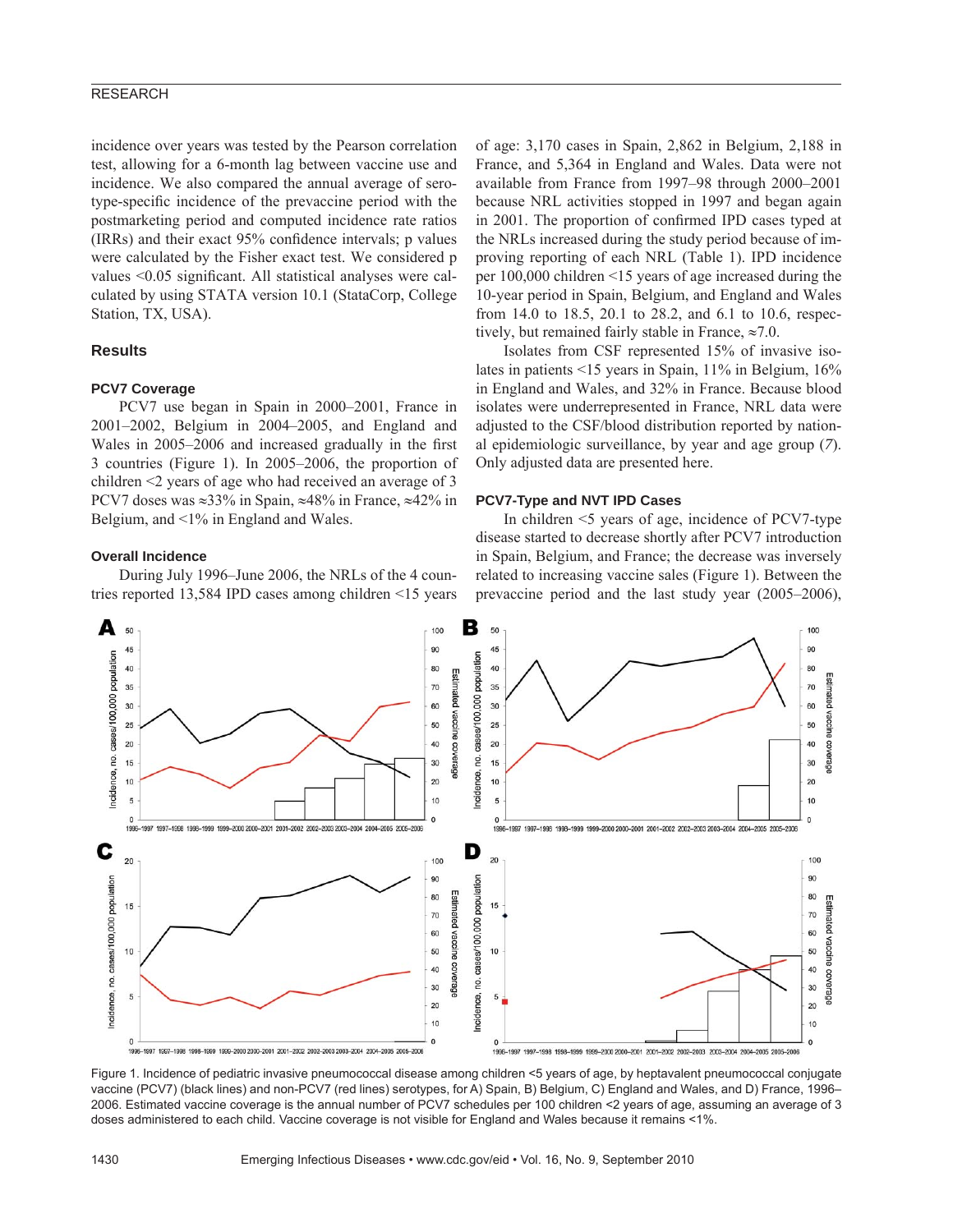PCV7-type IPD significantly declined by 58%, 22%, and 52%, respectively, in these 3 countries (Table 2). In England and Wales, where vaccine sales were negligible, PCV7-type IPD increased by 25%, but the proportion of IPD caused by PCV7-type decreased slightly, from 75% to

 $70\%$  ( $p = 0.004$ ). In older children, PCV7-type IPD showed no clear trend, except in Belgium, where it significantly decreased (Figure 2; Table 3).

In contrast, incidences of NVT significantly increased in all 4 countries during the 10-year period  $(p<0.001)$ ,

| Table 1. Cases of invasive pneumococcal disease, underreporting rates, and numbers adjusted for underreporting among children |       |          |
|-------------------------------------------------------------------------------------------------------------------------------|-------|----------|
| <15 years of age, 4 European countries, 1996–2006*                                                                            |       |          |
| Underreporting,                                                                                                               | Total | Serotype |

|                            |                    | onderreporting, | TULAI     |            |            |              |                  |           |
|----------------------------|--------------------|-----------------|-----------|------------|------------|--------------|------------------|-----------|
| Country/epidemiologic year | <b>Total typed</b> | $%$ †           | adjusted‡ | PCV7 types | <b>NVT</b> | $\mathbf{1}$ | 7F               | 19A       |
| Spain                      |                    |                 |           |            |            |              |                  |           |
| 1996-97                    | 155                | 18              | 869       | 544        | 325        | 62           | $\mathsf 0$      | 28        |
| 1997-98                    | 179                | 19              | 919       | 590        | 329        | 41           | 15               | 5         |
| 1998-99                    | 191                | 26              | 740       | 415        | 326        | 81           | 16               | 31        |
| 1999-00                    | 211                | 30              | 713       | 463        | 250        | 88           | $\overline{7}$   | 20        |
| 2000-01                    | 252                | 28              | 901       | 580        | 322        | 107          | 11               | 54        |
| $2001 - 02$                | 301                | 30              | 1,014     | 613        | 401        | 91           | 3                | 44        |
| 2002-03                    | 426                | 39              | 1,092     | 528        | 564        | 131          | 31               | 97        |
| 2003-04                    | 434                | 45              | 959       | 433        | 526        | 106          | 22               | 128       |
| 2004-05                    | 528                | 43              | 1,228     | 367        | 860        | 207          | $70\,$           | 198       |
| 2005-06                    | 493                | 42              | 1,185     | 288        | 896        | 312          | 74               | 168       |
| Belgium                    |                    |                 |           |            |            |              |                  |           |
| 1996-97                    | 160                | 44              | 363       | 225        | 138        | 34           | $\boldsymbol{7}$ | 11        |
| 1997-98                    | 202                | 46              | 436       | 272        | 165        | 32           | 9                | 32        |
| 1998-99                    | 185                | 55              | 339       | 179        | 159        | 31           | 7                | 29        |
| 1999-00                    | 197                | 55              | 356       | 218        | 138        | 40           | 5                | 23        |
| 2000-01                    | 256                | 56              | 455       | 293        | 162        | 52           | 11               | 32        |
| 2001-02                    | 295                | 65              | 454       | 268        | 186        | 48           | 11               | 32        |
| 2002-03                    | 370                | 75              | 497       | 283        | 214        | 66           | 15               | 42        |
| 2003-04                    | 382                | 73              | 521       | 270        | 251        | 91           | 20               | 42        |
| 2004-05                    | 437                | 76              | 578       | 315        | 263        | 103          | 22               | 45        |
| 2005-06                    | 378                | 75              | 506       | 190        | 316        | 102          | 37               | 58        |
| France <sub>S</sub>        |                    |                 |           |            |            |              |                  |           |
| 1996-97                    | 258                | 33              | 773       | 547        | 226        | 52           | $\mathsf 0$      | 40        |
| 1997-98                    | <b>NA</b>          | <b>NA</b>       | <b>NA</b> | <b>NA</b>  | <b>NA</b>  | <b>NA</b>    | <b>NA</b>        | <b>NA</b> |
| 1998-99                    | <b>NA</b>          | <b>NA</b>       | <b>NA</b> | <b>NA</b>  | <b>NA</b>  | <b>NA</b>    | <b>NA</b>        | <b>NA</b> |
| 1999-00                    | <b>NA</b>          | <b>NA</b>       | <b>NA</b> | <b>NA</b>  | <b>NA</b>  | <b>NA</b>    | ΝA               | <b>NA</b> |
| 2000-01                    | <b>NA</b>          | <b>NA</b>       | <b>NA</b> | <b>NA</b>  | <b>NA</b>  | <b>NA</b>    | ΝA               | <b>NA</b> |
| $2001 - 02$                | 320                | 41              | 775       | 497        | 278        | 64           | 15               | 53        |
| 2002-03                    | 399                | 46              | 864       | 531        | 333        | 92           | 32               | 87        |
| 2003-04                    | 384                | 47              | 811       | 424        | 387        | 119          | 23               | 90        |
| 2004-05                    | 438                | 54              | 806       | 359        | 447        | 159          | 41               | $71$      |
| 2005-06                    | 389                | 50              | 774       | 277        | 497        | 157          | 62               | 93        |
| <b>England and Wales</b>   |                    |                 |           |            |            |              |                  |           |
| 1996-97                    | 378                | 60              | 630       | 315        | 315        | 45           | 13               | 13        |
| 1997-98                    | 429                | 62              | 689       | 462        | 226        | 43           | 14               | 26        |
| 1998-99                    | 438                | 67              | 654       | 473        | 181        | 24           | 10               | 16        |
| 1999-00                    | 429                | 64              | 666       | 453        | 213        | 36           | 8                | 37        |
| 2000-01                    | 518                | 71              | 735       | 562        | 173        | 37           | 23               | 21        |
| 2001-02                    | 557                | 72              | 770       | 549        | 221        | 37           | 14               | 28        |
| 2002-03                    | 541                | 67              | 804       | 579        | 224        | 37           | 24               | 30        |
| 2003-04                    | 627                | 71              | 889       | 628        | 261        | 67           | 16               | 37        |
| 2004-05                    | 672                | 74              | 914       | 590        | 324        | 114          | 20               | 39        |
| 2005-06                    | 775                | 76              | 1,014     | 640        | 374        | 139          | 38               | 38        |

\*PCV7, heptavalent pneumococcal conjugate vaccine; PCV7 types, serotypes 4, 6B, 9V, 14, 18C, 19F, and 23F; NVT, non-PCV7 vaccine serotypes, i.e., serotypes not included in the PCV7 vaccine; NA, not available.

†Underreporting rate = number of cases for which an isolate was typed at the national reference laboratory on the total number of laboratory-confirmed invasive pneumococcal cases estimated in the country (by capture–recapture or other methods) in children <15 years of age.

‡The sum of PCV7 types and NVT cases may slightly differ from the total adjusted because of rounding.

§Data have been adjusted for ascertainment and for the distribution of blood/cerebrospinal fluid isolates.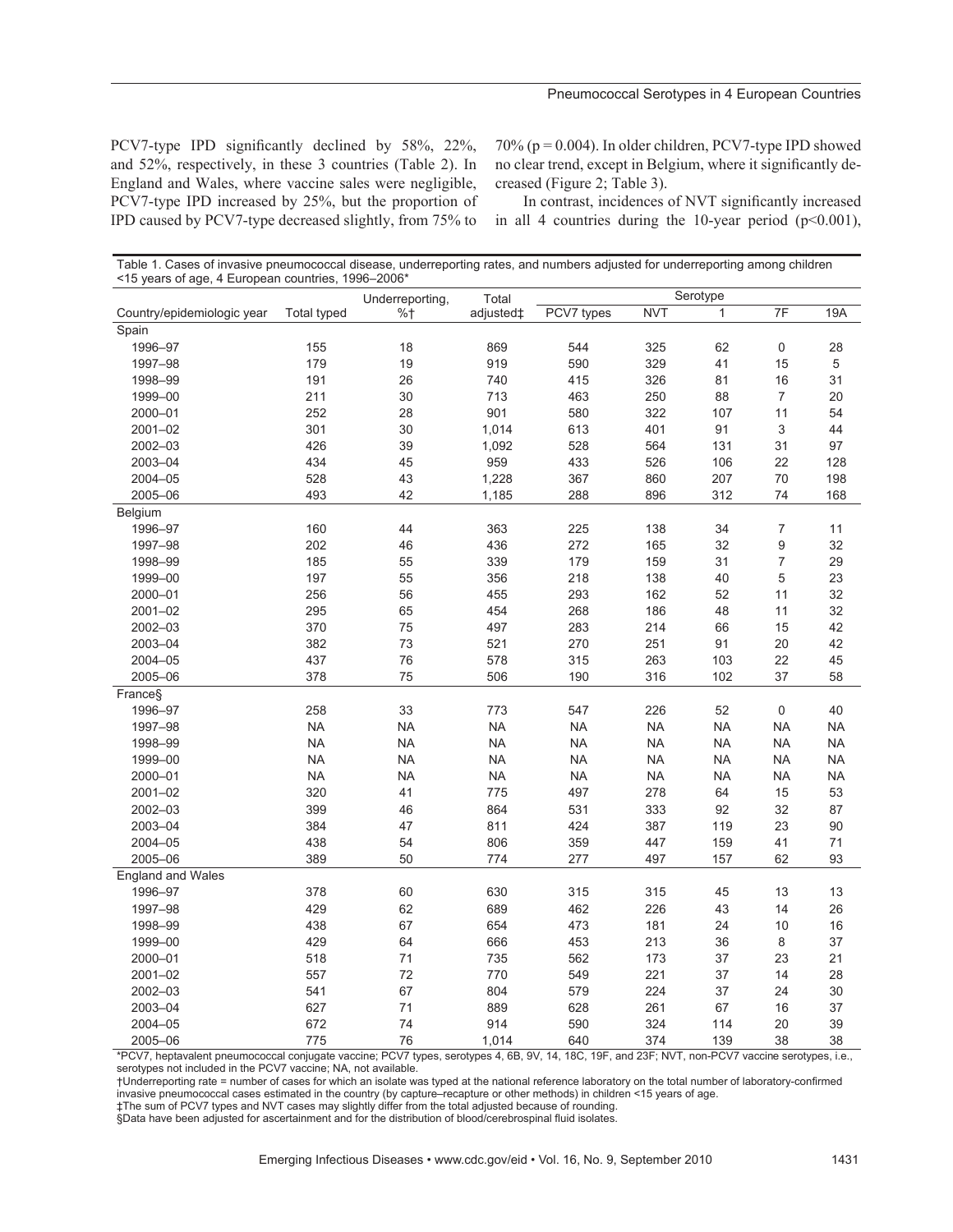|                          | Incidence rate+        | Incidence rate ratio      |                    |         |
|--------------------------|------------------------|---------------------------|--------------------|---------|
| Country/serotypes        | Prevaccine (1999-2002) | Postmarketing (2005-2006) | (95% CI)           | p value |
| Spain                    |                        |                           |                    |         |
| PCV7 types               | 26.8                   | 11.3                      | $0.4(0.4-0.5)$     | < 0.001 |
| Non-PCV7 types           | 12.5                   | 31.1                      | $2.5(2.2 - 2.8)$   | < 0.001 |
|                          | 2.7                    | 8.1                       | $3.0(2.4 - 3.7)$   | < 0.001 |
| 7F                       | 0.2                    | 3.0                       | $16.9(8.6 - 37.7)$ | < 0.001 |
| 19A                      | 1.9                    | 7.2                       | $3.7(2.9 - 4.8)$   | < 0.001 |
| Belgium                  |                        |                           |                    |         |
| PCV7 types               | 38.7                   | 30.0                      | $0.8(0.7-0.9)$     | 0.002   |
| Non-PCV7 types           | 19.7                   | 41.3                      | $2.1(1.8-2.5)$     | < 0.001 |
| 1                        | 3.4                    | 9.5                       | $2.8(1.9 - 4.1)$   | < 0.001 |
| 7F                       | 1.1                    | 5.9                       | $5.3(2.9-9.8)$     | < 0.001 |
| 19A                      | 4.4                    | 9.7                       | $2.2(1.5-3.1)$     | < 0.001 |
| France                   |                        |                           |                    |         |
| PCV7 types               | 11.9                   | 5.7                       | $0.5(0.4-0.6)$     | < 0.001 |
| Non-PCV7 types           | 4.9                    | 9.0                       | $1.9(1.5 - 2.2)$   | < 0.001 |
|                          | 0.6                    | 1.5                       | $2.7(1.6-4.7)$     | < 0.001 |
| 7F                       | 0.3                    | 1.3                       | $4.2(2.2 - 8.6)$   | < 0.001 |
| 19A                      | 1.3                    | 2.4                       | $1.9(1.3 - 2.7)$   | < 0.001 |
| <b>England and Wales</b> |                        |                           |                    |         |
| PCV7 types               | 14.6                   | 18.2                      | $1.3(1.1 - 1.4)$   | < 0.001 |
| Non-PCV7 types           | 4.7                    | 7.8                       | $1.6(1.4-1.9)$     | < 0.001 |
| 1                        | 0.5                    | 1.9                       | $3.8(2.6 - 5.8)$   | < 0.001 |
| 7F                       | 0.4                    | 0.9                       | $2.2(1.3 - 3.7)$   | 0.002   |
| 19A                      | 0.8                    | 1.0                       | $1.3(0.8 - 2.0)$   | 0.271   |

Table 2. Serotype-specific adjusted incidence rates of invasive pneumococcal disease in children <5 years of age before and after marketing of PCV7, Spain, Belgium, France, and England and Wales\*

\*PCV7, heptavalent pneumococcal conjugate vaccine; CI, confidence interval. Marketing indicates that the vaccine was marketed and available for use in the country but not introduced in the vaccine schedule free of charge. Vaccine coverage differed by country during this period, ranging from 33% to 48% in Spain, Belgium, and France but <1% in England and Wales. PCV7 types include serotypes 4, 6B, 9V, 14, 18C, 19F, and 23F. †Cases per 100,000 children <5 years of age. Data for 1999–2002 are annual averages. Prevaccine period is 2001–2002 for France (data not available for previous years).

mainly from 2000–2002 onward (Figures 1, 2). From the prevaccine period to 2005–2006, NVT IPD increased significantly in both the  $\leq$ 5-year and the 5–14-year age groups in all countries (Tables 2, 3). In each country, NVT IPD in the <5-year age group began to increase before PCV7 was introduced and gradually increased from year to year during 2002**–**2006. In children 5**–**14 years of age, NVT IPD fluctuated during the study period but mostly increased during 2002**–**2006. Serotypes 1, 7F, and 19A contributed most to this increase, representing 61% (range 57%**–**63%) of NVT IPD in children <15 years of age in 2005–2006. The dynamics of these 3 serotypes differed in terms of time trends and age groups affected.

## **Serotype 1**

Serotype 1 disease increased significantly in each country during the 10-year period in both age groups (Figure 3). In children  $\leq$  years of age, the increase in serotype 1 began before PCV7 sales began. However, the largest increases occurred from 1999**–**2002 to 2005–2006, when incidence increased by 2**–**4-fold in both age groups in all countries (Tables 2, 3). Increases in the incidence of serotype 1 did not correlate significantly with PCV7 sales,

except in France (Pearson r = 0.903, p = 0.036). In the 5**–**14 year age group, incidences were lower, but in 2005–2006, serotype 1 constituted in average 50% of IPD in that age group compared with 13% in children <5 years of age. All serotype 1 isolates were susceptible to penicillin. Incidence and proportion of erythromycin-resistant serotype 1 was low but increased in Belgium in 2004–2006.

#### **Serotype 7F**

Most (74%) serotype 7F cases occurred among children <5 years of age. In this group, IPD increased substantially in each country, mostly during 2004**–**2006, and correlated significantly with PCV7 sales, except in France (Pearson  $r = 0.901$ ,  $p = 0.037$  in Spain;  $r = 0.988$ ,  $p = 0.002$ in Belgium;  $r = 0.965$ ,  $p = 0.008$  in England and Wales; and  $r = 0.746$ ,  $p = 0.148$  in France) (Figure 4). From the prevaccine period to 2005–2006, incidence increased most in Spain and least in England and Wales (Table 2). In children 5**–**14 years of age, incidence rates also increased (Table 3), but numbers of cases were small. All serotype 7F isolates were susceptible to penicillin, and only 6/315 isolates in children <5 years of age were erythromycin resistant.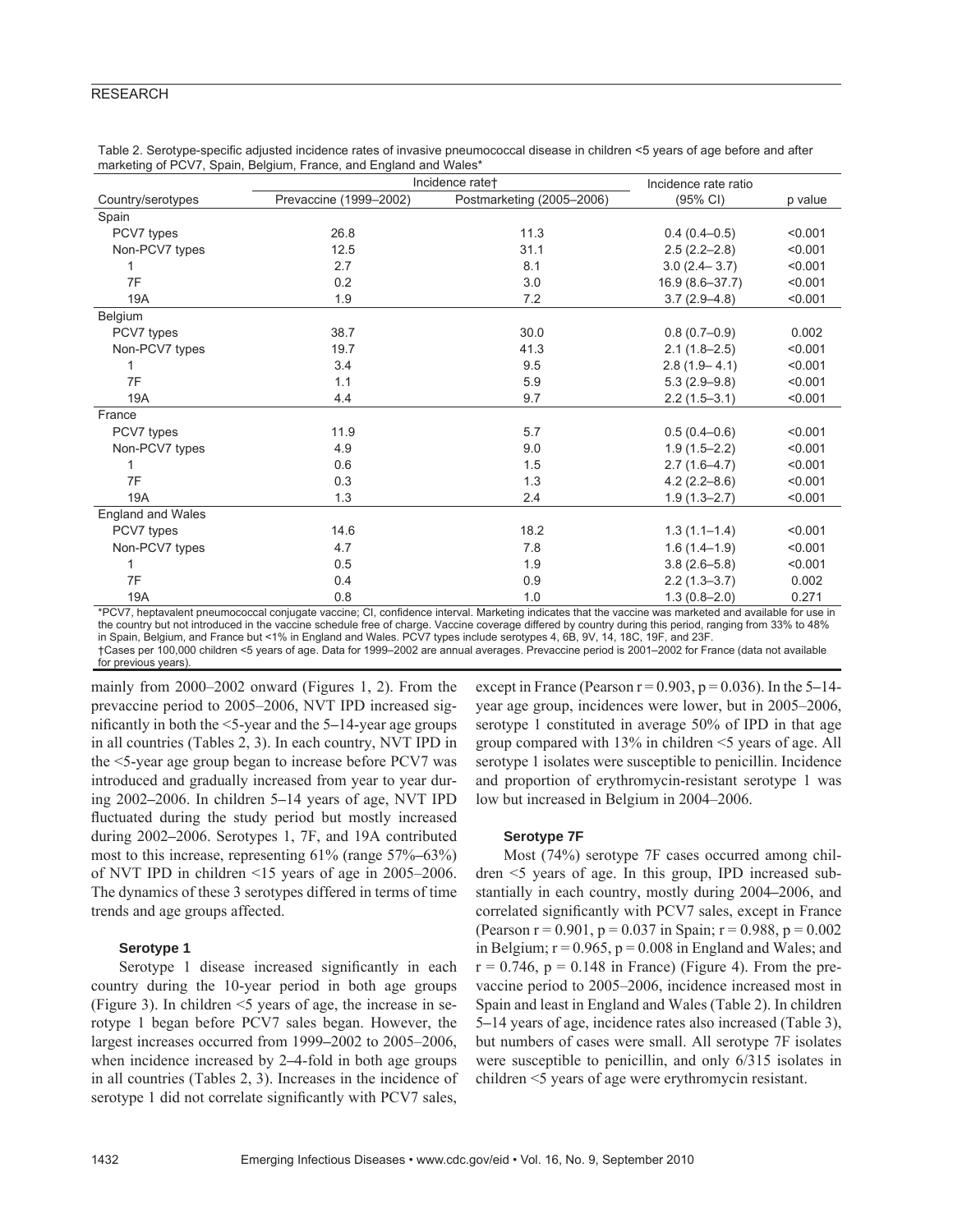

Figure 2. Incidence of pediatric invasive pneumococcal disease among children 5–14 years of age, by heptavalent pneumococcal conjugate vaccine (PCV7) (black lines) and non-PCV7 (red lines) serotypes, A) Spain, B) Belgium, C) England and Wales, and D) France, 1996–2006.

### **Serotype 19A**

Serotype 19A disease affected predominantly children <5 years of age (94% of cases), for whom incidence rates more than doubled (IRR range 2.4**–**6.8) over the period (Figure 5). Incidence had already increased before PCV7 sales started in Belgium, Spain, and England and Wales, but the trend was significant only in Belgium (during 1996– 2004). After PCV7 marketing, increases correlated significantly with vaccine sales in Spain and Belgium (Pearson  $r = 0.929$  and 0.884,  $p = 0.022$  and 0.047, respectively). From the prevaccine period to 2005–2006, 19A incidence significantly increased in Spain, France, and Belgium (Table 2); in England and Wales, the 27% increase was not significant. In children 5–14 years of age, numbers of cases were too small to identify any significant change.

Serotype 19A isolates showed high and increasing levels of antimicrobial drug resistance in Belgium, Spain, and particularly in France (data unavailable from England and Wales). In the <5-year age group, the prevalence of nonsusceptible strains ranged 0%–50% in 1996–1997 and increased in 2005–2006 to 21%, 48%, and 86% for penicillin and 67%, 61%, and 77% for macrolides in Belgium, Spain,

and France, respectively. Full penicillin resistance was rare (0%**–**6% of isolates). Spain and Belgium shared similar patterns: incidence of penicillin-susceptible 19A increased more than resistant strains; incidence of erythromycin-resistant strains increased more than erythromycin-susceptible strains (Figure 6); in 1998**–**2006, the use of penicillin in ambulatory setting, calculated in defined daily doses per 1,000 inhabitants per day, increased slightly, and macrolide use declined by 31%**–**38%. In France, where nonsusceptible isolates predominated, use of penicillin and macrolides initially was much higher than that in the other countries but declined (**–**17% and **–**37%, respectively) until 2006. In England and Wales where use of antimicrobial drugs was initially lower, macrolide use became similar to Belgium and Spain from 2004 onward, but data on resistance were not available.

#### **Evolution of Meningitis**

Numbers of meningitis cases caused by individual serotypes were small, especially for serotype 1. In children <5 years of age, the incidence of meningitis from serotypes 19A and 7F combined also increased significantly in Spain,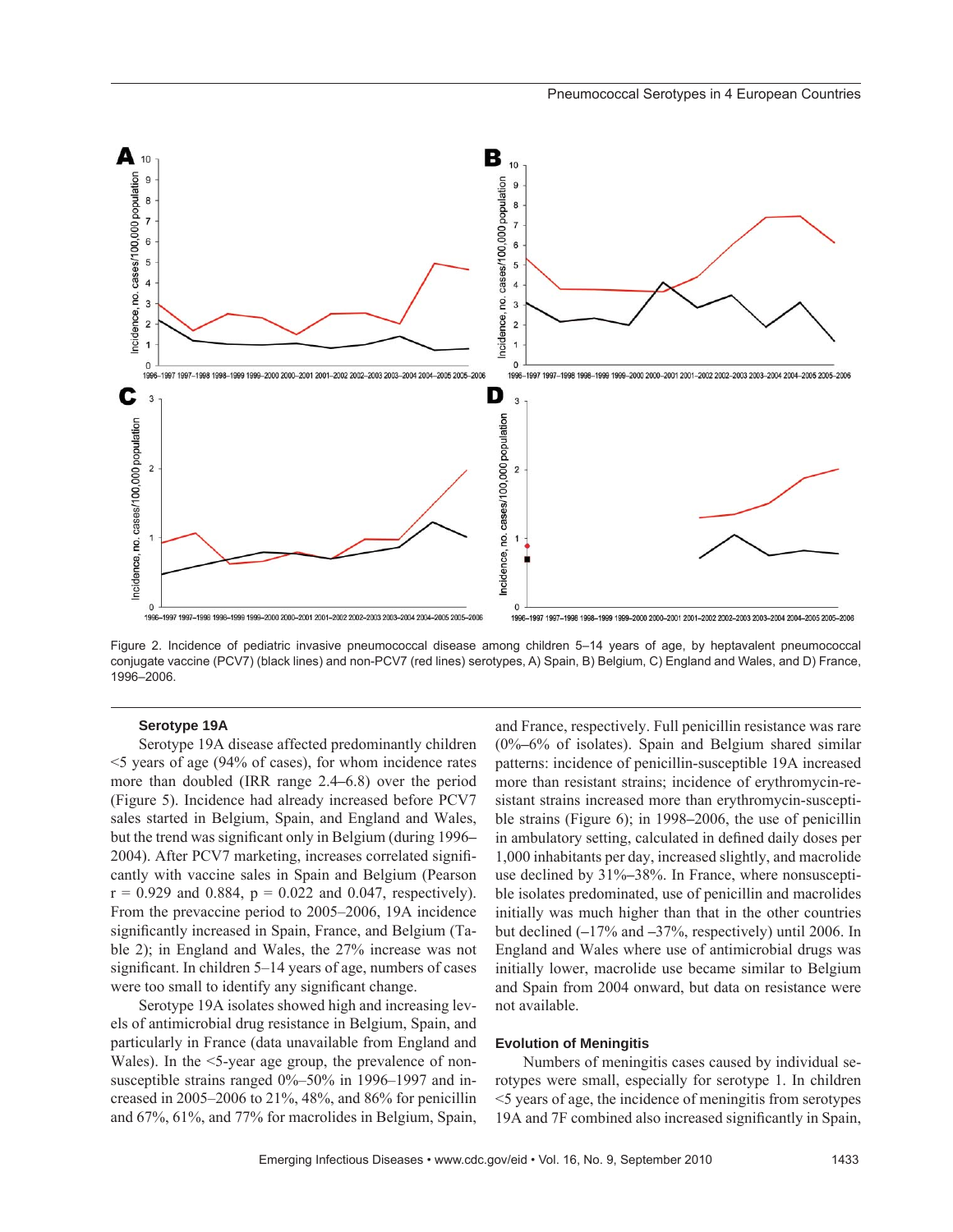|                   | Incidence rate+        |                           | Relative risk     |         |  |
|-------------------|------------------------|---------------------------|-------------------|---------|--|
| Country/serotype  | Prevaccine (1999-2002) | Postmarketing (2005-2006) | (95% CI)          | p value |  |
| Spain             |                        |                           |                   |         |  |
| PCV7 types        | 1.0                    | 0.8                       | $0.8(0.6-1.3)$    | 0.387   |  |
| Non-PCV7 types    | 2.1                    | 4.6                       | $2.2(1.8-2.7)$    | < 0.001 |  |
|                   | 1.1                    | 3.1                       | $2.9(2.3 - 3.7)$  | < 0.001 |  |
| 7F                | 0.1                    | 0.2                       | $2.0(0.7-5.6)$    | 0.175   |  |
| 19A               | 0.06                   | 0.12                      | $2.1(0.5 - 7.7)$  | 0.226   |  |
| Belgium           |                        |                           |                   |         |  |
| PCV7 types        | 3.0                    | 1.2                       | $0.4(0.2 - 0.7)$  | < 0.001 |  |
| Non-PCV7 types    | 3.9                    | 6.1                       | $1.6(1.2 - 2.1)$  | 0.003   |  |
|                   | 2.2                    | 3.8                       | $1.8(1.2 - 2.6)$  | 0.003   |  |
| 7F                | 0.2                    | 0.3                       | $1.2(0.2 - 5.2)$  | 0.728   |  |
| 19A               | 0.3                    | 0.1                       | $0.2(0.0-1.4)$    | 0.094   |  |
| France            |                        |                           |                   |         |  |
| PCV7 types        | 0.7                    | 0.8                       | $1.1(0.7-1.6)$    | 0.664   |  |
| Non-PCV7 types    | 1.3                    | 2.0                       | $1.5(1.2 - 2.0)$  | 0.001   |  |
| 1                 | 0.6                    | 1.3                       | $2.3(1.6-3.4)$    | < 0.001 |  |
| 7F                | 0.0                    | 0.1                       | $3.6(1.0 - 20.2)$ | 0.038   |  |
| 19A               | 0.1                    | 0.0                       | $0.3(0.0-1.6)$    | 0.116   |  |
| England and Wales |                        |                           |                   |         |  |
| PCV7 types        | 0.7                    | 1.0                       | $1.4(1.0-1.9)$    | 0.026   |  |
| Non-PCV7 types    | 0.7                    | 2.0                       | $2.9(2.3 - 3.6)$  | < 0.001 |  |
| 1                 | 0.3                    | 1.3                       | $4.2(3.0 - 5.9)$  | < 0.001 |  |
| 7F                | 0.0                    | 0.2                       | $5.5(1.9 - 18.0)$ | 0.001   |  |
| 19A               | 0.05                   | 0.1                       | $2.1(0.7 - 5.9)$  | 0.148   |  |

Table 3. Serotype-specific adjusted incidence rates of invasive pneumococcal disease in children 5–14 years of age before and after marketing of PCV7, Spain, Belgium, France, and England and Wales\*

\*PCV7, heptavalent pneumococcal conjugate vaccine; CI, confidence interval. Marketing indicates that the vaccine was marketed and available for use in the country but not introduced in the vaccine schedule free of charge. Vaccine coverage differed by country during this period, ranging from 33% to 48% in Spain, Belgium, and France but <1% in England and Wales. PCV7 types include serotypes 4, 6B, 9V, 14, 18C, 19F, and 23F. †Cases per 100,000 children 5–14 years of age. Data for 1999–2002 are annual averages. Prevaccine period is 2001–2002 for France (data not available for previous years).

Belgium, and France from the prevaccine period to 2005– 06 (IRR 3.8, 4.9 and 2.3, respectively, p<0.001); in England and Wales, it did not increase significantly (IRR 1.3,  $p = 0.283$ ).

## **Discussion**

This study compared the dynamics of NVT disease in 4 countries before universal PCV7 vaccination. In Spain, Belgium and France, serotype 1, 7F and 19A incidence increased considerably under rising (though moderate) vaccine coverage. In England and Wales, where PCV7 use was negligible, serotype 1 disease increased substantially, 7F disease rose less than in the other countries, and 19A disease increased nonsignificantly. The proportion of IPD caused by serotype 19A remained stable in England and Wales, and the incidence of meningitis caused by 19A and 7F did not change significantly, suggesting that an increase in case detection caused part of the changes in 19A and 7F incidence. Indeed, a study showed that the 21% increase in IPD incidence in southwest England during 1996**–**2005 was no longer observed after adjustment for annual bloodculturing rates (*24*).

In Spain, the marked increase in NVT occurred concomitantly with PCV7 use, which led several studies to conclude that vaccine-induced replacement of serotypes had largely contributed to this increase (*6,11*). On the basis of our study findings, we suggest that vaccine use contributed to the increase in serotypes 7F and 19A. Both serotypes increased markedly under increasing PCV7 coverage and remained stable or increased less in the countries not using PCV7. Increases in 19A and 7F incidences correlated significantly with increasing vaccine sales in Spain and Belgium and were more pronounced in children <5 years of age, at whom PCV7 was aimed, than in older children. In Belgium and Spain, where both serotypes had already increased before PCV7 introduction, its slope escalated after PCV7 use. Although these data were observed under moderate PCV7 coverage, recent data from Belgium, England and Wales, and France indicate additional increases in the adjusted incidences of serotypes 7F and 19A under universal vaccination (2007–08) and high vaccine coverage (*25–27*).

However, we also suggest that vaccine-induced serotype replacement alone cannot explain the increase in NVT. First, serotype 1 rose well before PCV7 marketing in Belgium and Spain, affected predominantly older age groups, and increased in England and Wales in the absence of vaccine use. Second, serotype 19A increased in Belgium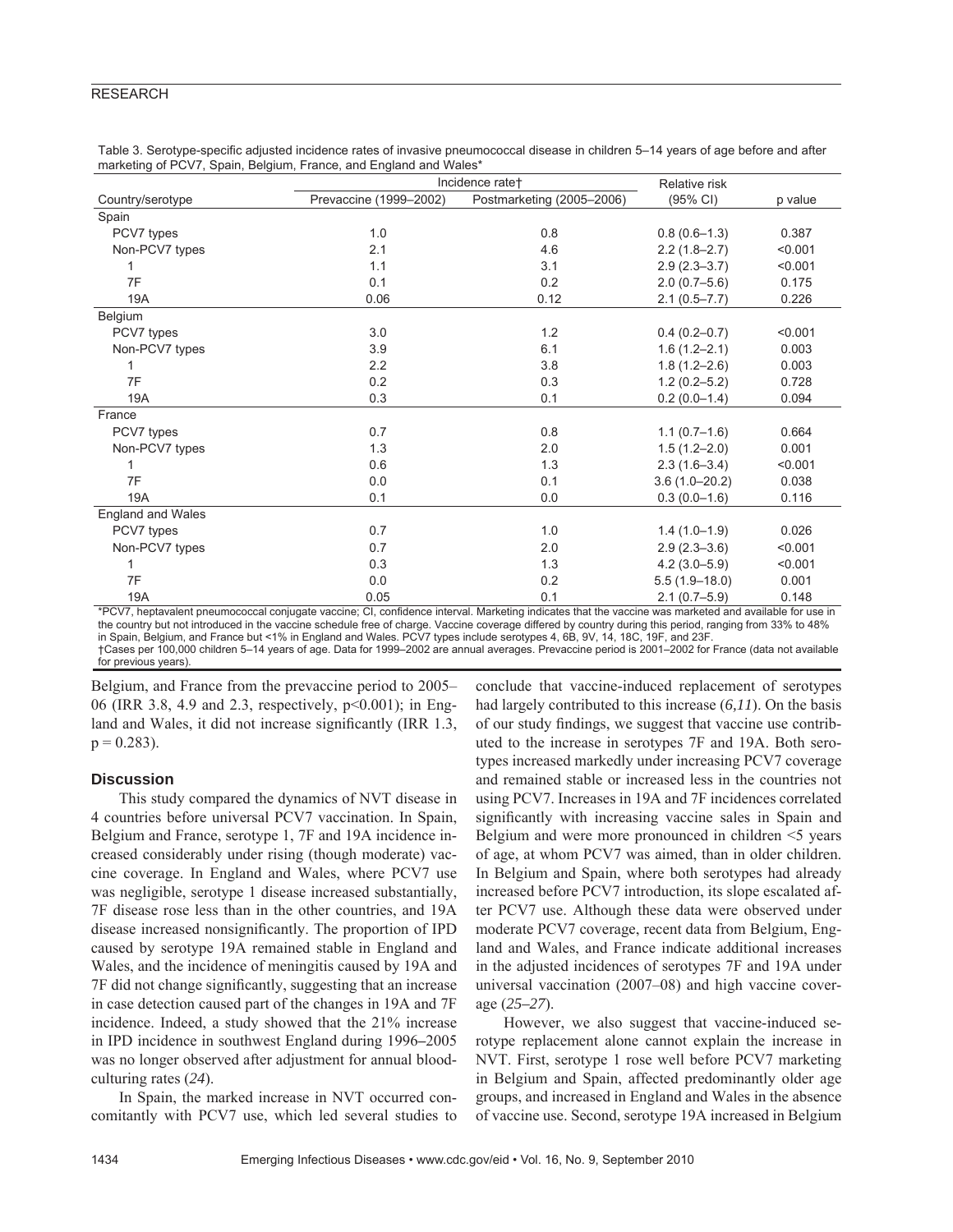

Figure 3. Incidence of invasive pneumococcal disease in children caused by serotype 1 for children <5 years of age (black lines) and 5–14 years of age (red lines), in A) Spain, B) Belgium, C) England and Wales, and D) France, 1996–2006. Estimated vaccine coverage is the annual number of PCV7 schedules per 100 children <2 years of age, assuming an average of 3 doses administered to each child. Vaccine coverage is not visible for England and Wales because it remains <1%.

and Spain before PCV7 use. Similarly, serotype 7F or 19A disease also increased in countries not using PCV7 (*28– 30*). Third, some EU countries with widespread PCV7 use did not experience similar rises (*31,32*).

Other factors most likely contributed to the increases. Cyclical trends of serotype 1 were described in Scandinavian countries before any PCV7 use (*3,33,34*). A wave of serotype 1 (and possibly 7F) may have occurred in these 4 neighboring countries. Conversely, the high use of antimicrobial drugs, especially macrolides, allegedly favored the increase of nonsusceptible serotype 19A (*14,35*). A modeling study suggested that use of antimicrobial drugs played a larger role than did PCV7 use in the increase of resistant 19A in the United States (*36*). In 3 countries in our study where 19A incidence (and resistant strains) increased, use of antimicrobial drugs was higher than in England and Wales where 19A stayed stable. However, incidence of penicillin- and erythromycin-susceptible 19A strains also increased in Spain and Belgium. Macrolide use decreased 37%**–**41% during 1998**–**2006 in the 3 countries, whereas 19A incidence increased 80%**–**253%. Similarly, serotype 19A incidence increased in England and Wales after uni-

versal PCV7 vaccination despite stable macrolide use (*26*). The role of antimicrobial drugs is thus difficult to delineate and suggests a synergistic effect of antimicrobial drugs and PCV7. Other factors for replacement have been raised (high prevalence of NVT carriage and low vaccine coverage), but they conflict with current knowledge (37): 7F is a rarely carried serotype, and 19A and 7F increased further under higher PCV7 coverage. These conflicting views suggest that factors leading to replacement disease are still not fully understood; its cause is probably multifactorial and population dependant.

Our study has several limitations. First, enhancement of pediatric IPD surveillance and possible changes in blood culture practices could not be completely controlled by our methods of adjusting for underreporting. This limitation certainly applied to England and Wales, where reconciliation of 2 datasets could not totally adjust for the increase in case reporting and blood culturing, which most likely contributed to the increased incidence in nearly all serotypes studied, probably leading to overestimation of the NVT increase in England and Wales. Increase in blood culturing over time in the other countries is not suggested by the sharp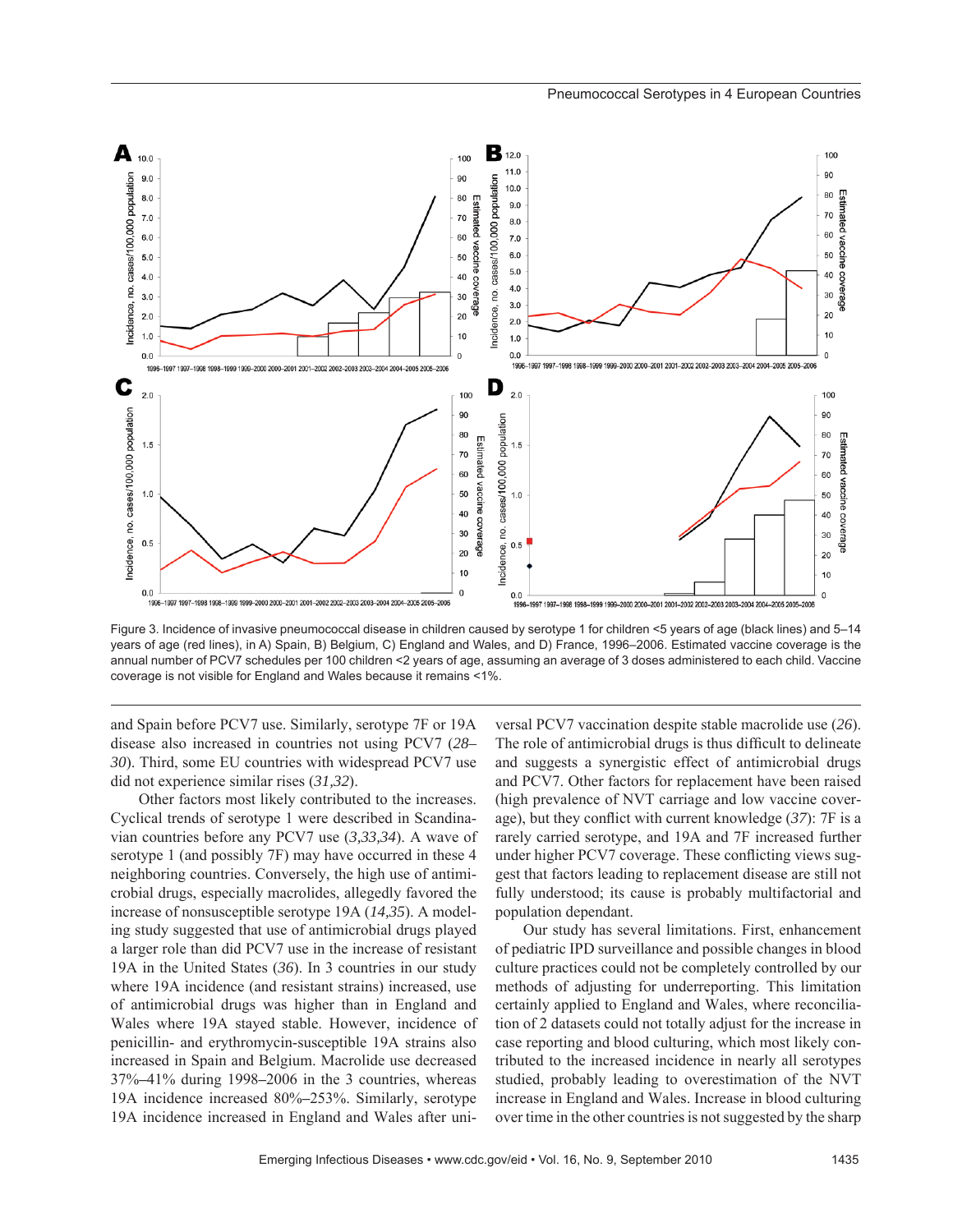

5–14 years of age (red lines), in A) Spain, B) Belgium, C) England and Wales, and D) France, 1996–2006. Estimated vaccine coverage is the annual number of PCV7 schedules per 100 children <2 years of age, assuming an average of 3 doses administered to each child. Vaccine coverage is not visible for England and Wales because it remains <1%.



Figure 5. Incidence of invasive pneumococcal disease in children caused by serotype 19A for children <5 years of age (black lines) and 5–14 years of age (red lines), in A) Spain, B) Belgium, C) England and Wales, and D) France, 1996–2006. Estimated vaccine coverage is the annual number of PCV7 schedules per 100 children <2 years of age, assuming an average of 3 doses administered to each child. Vaccine coverage is not visible for England and Wales because it remains <1%.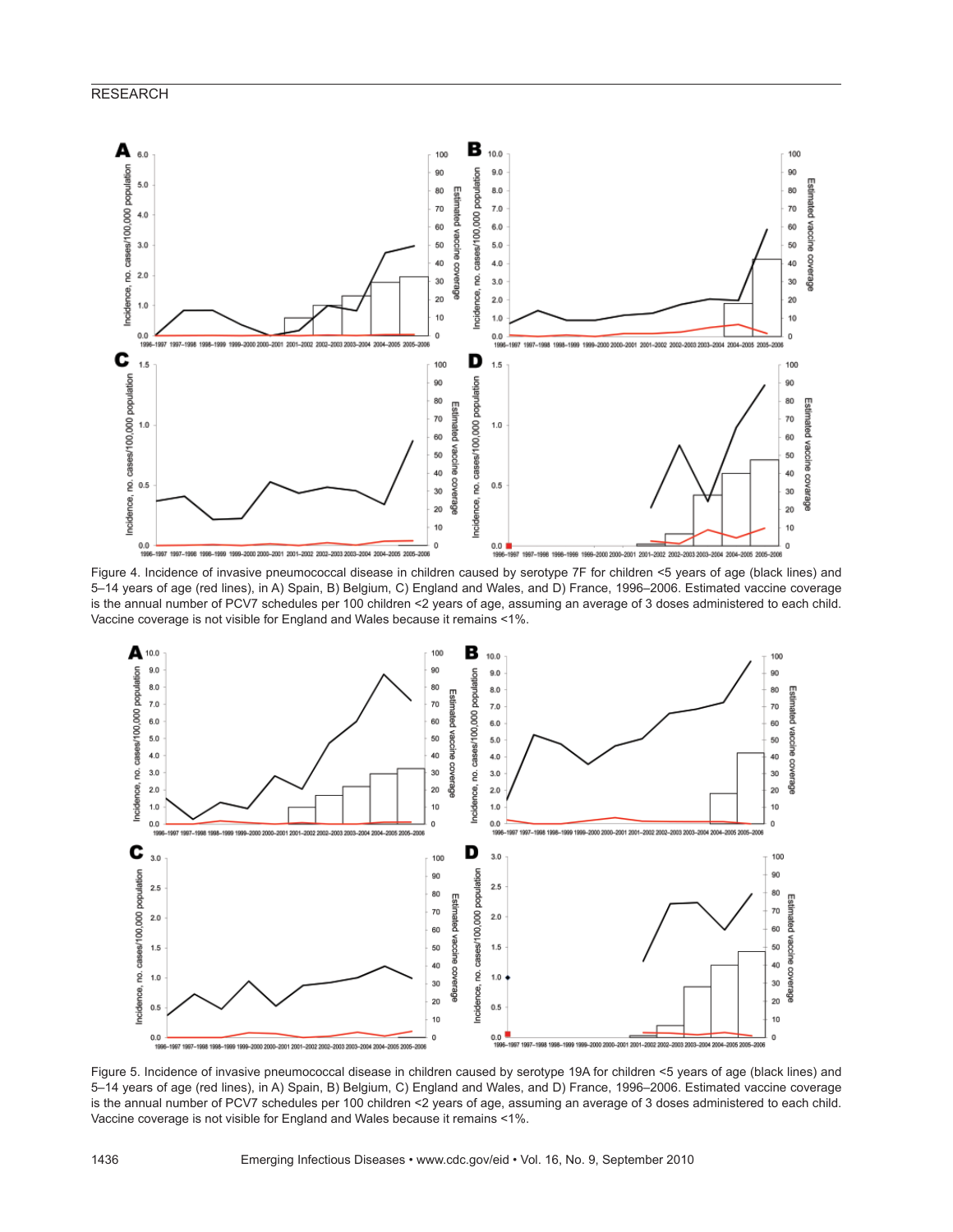decrease in PCV7-type IPD, the similar trends in serotypespecific meningitis incidence (based on CSF isolation), and data on blood cultures in hospitals in Belgium (+13% from 1999**–**2002 to 2005–2006 while NVT IPD increased 210%). Second, missing serotype data (more frequent in the prevaccine period) may have led to imprecision in serotype distributions; however, similar age-specific PCV7type and NVT distributions and trends were observed in other studies in Belgium, France, Spain, and England (*5–8,24*), PCV7 serotype coverage did not vary with the geographic origin of pneumococcal strains in France (*7*), and the age and sample distribution of children for whom serotype information was available did not differ from that of other children in the Belgium dataset. Finally, estima-



Figure 6. Incidence of serotype 19A invasive pneumococcal disease in children <5 years of age (black lines) showing breakdown of erythromycin-resistant (blue lines) versus -susceptible (green lines) infections and rate of macrolide use (gold line) in outpatient settings for A) Spain, B) Belgium, and C) France, 1996-2006. \*Defined daily doses per 1,000 inhabitants per day.

tion of vaccine coverage assumed that all PCV7 doses were administered at an average schedule of 3 doses for children <2 years of age. This method may overestimate PCV7 coverage because a proportion of children are likely to be incompletely vaccinated given the high cost of PCV7 paid for by parents (*38*), but it may also underestimate coverage because many children received fewer doses in catch-up vaccination. However, coverage values were close to those estimated by population surveys (*6,7,11,38*).

Such an ecologic study cannot determine which rise in disease incidence is attributable to vaccine, secular trends, or use of antimicrobial drugs, and other possible factors may have contributed. However, the strength of this study is in the comparison of epidemiologic changes in 4 countries showing variations in serotype dynamics, vaccine use, and antimicrobial drug use.

The increase in incidence of serotypes 1, 7F, and 19A has partly countered the positive impact of PCV7 on overall IPD incidence in the first 2–5 years of nonuniversal vaccine use in Belgium, France, and Spain. The new 10-valent (1 and 7F) or 13-valent (1, 7F, and 19A) conjugate vaccines include these serotypes. However, a better understanding of serotype dynamics and contribution of vaccine and antimicrobial drug use is essential to guide decisions on the implementation of new vaccines and to assess their impact. Multicountry studies are useful for comparing serotype dynamics among population groups that have different levels of vaccine and antimicrobial drug use, but analyses should account for underreporting and prevaccine trends.

#### **Acknowledgments**

We thank William Hausdorff for his technical advice and critical reading of an early draft of the manuscript; Ron Dagan, Daniel Levy-Bruhl, Anne Vergison, and Herman van Oyen for their critical reading and useful suggestions on the last versions of this manuscript; Anne Perrocheau for her revision of an early draft of the manuscript; and David Prieto for his statistical advice. We are grateful to Dolores Vicioso, Isabel Hernández, Olga Robledo, Estelle Marchal, Sophie Grondin, Siobhan Martin, Sylvie Simon, J. Vandeven, and N. Verbiest for their technical assistance; and Pauline Weight for extraction of data for England and Wales.

Molecular typing of isolates in Spain was made possible by a grant from the "Fondo de Investigaciones Sanitarias" of the Spanish Government. GlaxoSmithKline paid travel costs for D.T., A.F., R.G., and E.V. to a meeting for data exchange. J.V. is advisor for a study on invasive pneumococcal disease among adults in Belgium, which is sponsored by Wyeth. E.V. received travel grants from GlaxoSmithKline, Sanofi -Aventis, Wyeth, and honoraria from Sanofi-Aventis. R.G. received travel grants from GlaxoSmithKline and Wyeth.

Dr Hanquet is a physician and epidemiologist. She was working for the Scientific Institute of Public Health in Belgium when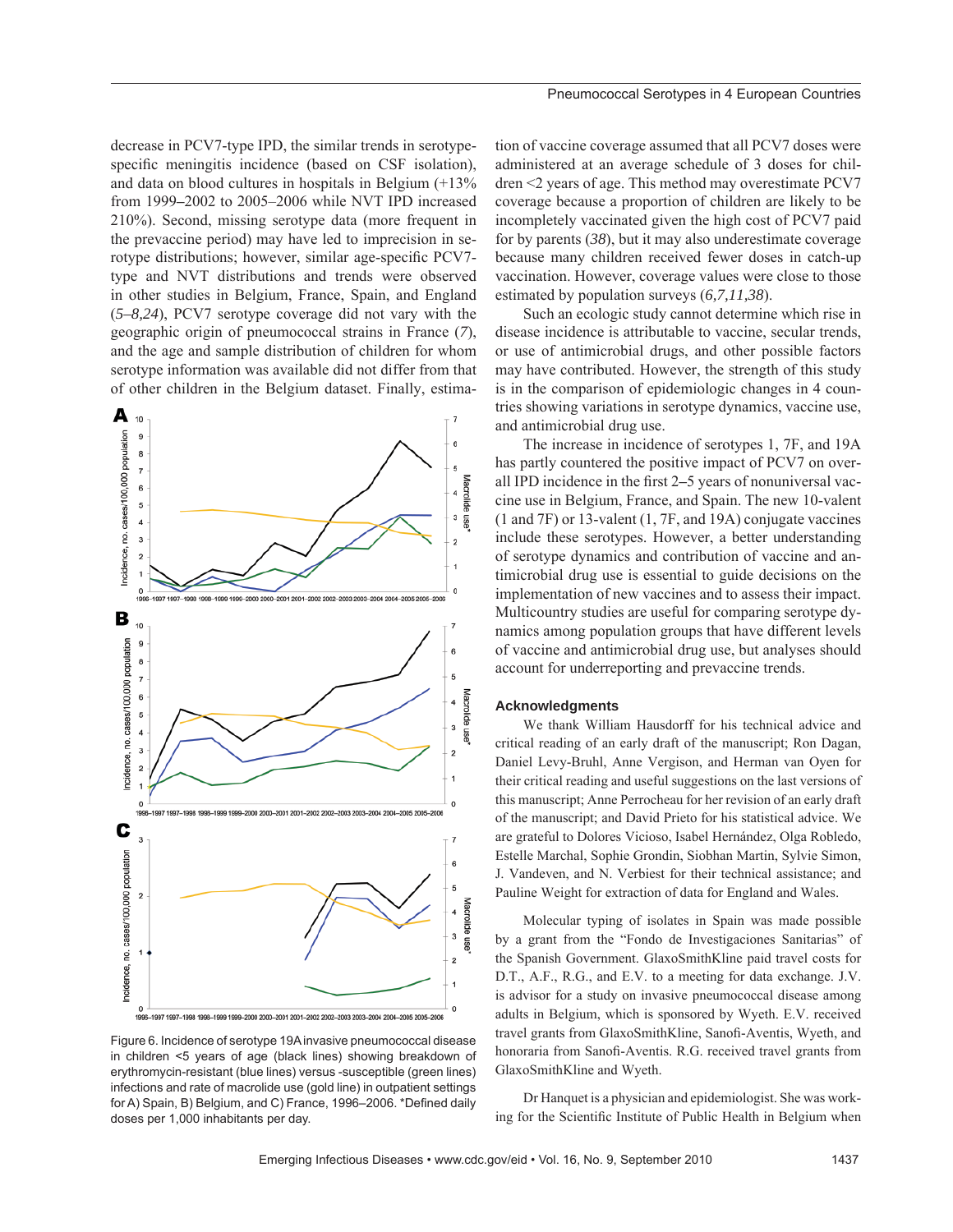this study was conducted and now works for the Belgian Health Care Agency and as a freelance epidemiologist. Her research interests include the epidemiology of vaccine-preventable diseases and the assessment of vaccination impact.

#### **References**

- 1. Feikin DR, Klugman KP. Historical changes in pneumococcal serogroup distribution: implications for the era of pneumococcal conjugate vaccines. Clin Infect Dis. 2002;35:547–55. DOI: 10.1086/341896
- 2. Hausdorff WP, Siber G, Paradiso PR. Geographical differences in invasive pneumococcal disease rates and serotype frequency in young children. Lancet. 2001;357:950–2. DOI: 10.1016/S0140- 6736(00)04222-7
- 3. Henriques Normark B, Ortqvist A, Kalin M, Olsson-Liljequist B, Hedlund J, Svenson SB, et al. Changes in serotype distribution may hamper efficacy of pneumococcal conjugate vaccines in children. Scand J Infect Dis. 2001;33:848–50.
- 4. Whitney CG, Farley MM, Hadler J, Harrison LH, Bennett NM, Lynfield R, et al. Active Bacterial Core Surveillance of the Emerging Infections Program Network. Decline in invasive pneumococcal disease after the introduction of protein-polysaccharide conjugate vaccine. N Engl J Med. 2003;348:1737–46. DOI: 10.1056/NEJ-Moa022823
- 5. Vergison A, Tuerlinckx D, Verhaegen J, Malfroot A, Belgian Invasive Pneumococcal Disease Study Group. Epidemiologic features of invasive pneumococcal disease in Belgian children: passive surveillance is not enough. Pediatrics. 2006;118:e801–9. DOI: 10.1542/ peds.2005-3195
- 6. Muñoz-Almagro C, Jordan I, Gene A, Latorre C, Garcia-Garcia JJ, Pallares R. Emergence of invasive pneumococcal disease caused by nonvaccine serotypes in the era of 7-valent conjugate vaccine. Clin Infect Dis. 2008;46:174–82. DOI: 10.1086/524660
- 7. Lepoutre A, Varon E, Georges S, Gutmann L, Lévy-Bruhl D. Impact of infant pneumococcal vaccination on invasive pneumococcal diseases in France, 2001–2006. Euro Surveill. 2008;13:pii=18962.
- 8. Farrell DJ, Felmingham D, Shackcloth J, Williams L, Maher K, Hope R, et al. Non-susceptibility trends and serotype distributions among *Streptococcus pneumoniae* from community-acquired respiratory tract infections and from bacteraemias in the UK and Ireland, 1999 to 2007. J Antimicrob Chemother. 2008;62(Suppl 2):ii87–95. DOI: 10.1093/jac/dkn355
- 9. Flamaing J, Verhaegen J, Vandeven J, Verbiest N, Peetermans WE. Pneumococcal bacteraemia in Belgium (1994–2004): the preconjugate vaccine era. J Antimicrob Chemother. 2008;61:143–9. DOI: 10.1093/jac/dkm435
- 10. Dias R, Caniça M. Invasive pneumococcal disease in Portugal prior to and after the introduction of pneumococcal heptavalent conjugate vaccine. FEMS Immunol Med Microbiol. 2007;51:35–42. DOI: 10.1111/j.1574-695X.2007.00283.x
- 11. Barricarte A, Castilla J, Gil-Setas A, Torroba L, Navarro-Alonso JA, Irisarri F, et al. Effectiveness of the 7-valent pneumococcal conjugate vaccine: a population-based case-control study. Clin Infect Dis. 2007;44:1436–41. DOI: 10.1086/516779
- 12. Hicks LA, Harrison LH, Flannery B, Hadler JL, Schaffner W, Craig AS, et al. Incidence of pneumococcal disease due to non-pneumococcal conjugate vaccine (PCV7) serotypes in the United States during the era of widespread PCV7 vaccination, 1998–2004. J Infect Dis. 2007;196:1346–54. DOI: 10.1086/521626
- 13. Singleton RJ, Hennessy TW, Bulkow LR, Hammitt LL, Zulz T, Hurlburt DA, et al. Invasive pneumococcal disease caused by nonvaccine serotypes among Alaska Native children with high levels of 7-valent pneumococcal conjugate vaccine coverage. JAMA. 2007;297:1784– 92. DOI: 10.1001/jama.297.16.1784
- 14. Hanage WP. Serotype replacement in invasive pneumococcal disease: where do we go from here? J Infect Dis. 2007;196:1282–4. DOI: 10.1086/521630
- 15. Johnson AP, Waight P, Andrews N, Pebody P, George RC, Miller E. Pneumococcal meningitis, associated deaths and serotypes of causative pneumococci in England, 1998–2005. J Infect. 2007;55:394–9. DOI: 10.1016/j.jinf.2007.07.009
- 16. Cohen R, Levy C, de La Rocque F, Gelbert N, Wollner A, Fritzell B, et al. Impact of pneumococcal conjugate vaccine and of reduction of antibiotic use on nasopharyngeal carriage of nonsusceptible pneumococci in children with acute otitis media. Pediatr Infect Dis J. 2006;25:1001–7. DOI: 10.1097/01.inf.0000243163.85163.a8
- Fenoll A, Jado I, Vicioso D, Casal J. Dot blot assay for the serotyping of pneumococci. J Clin Microbiol. 1997;35:764–6.
- 18. Tarragó D, Fenoll A, Sánchez-Tatay D, Arroyo LA, Muñoz-Almagro C, Esteva C, et al. Identification of pneumococcal serotypes from culture-negative clinical specimens by novel real-time PCR. Clin Microbiol Infect. 2008;14:828–34. DOI: 10.1111/j.1469-0691 .2008.02028.x
- 19. Clinical and Laboratory Standards Institute. Performance standards for antimicrobial susceptibility testing; 16th informational supplement. CLSI document M100–S16. Wayne (PA): The Institute; 2008.
- 20. European Surveillance of Antimicrobial Consumption (ESAC). Antibiotic consumption; online interactive database [cited 2010 May 21]. http://www.esac.ua.ac.be/esac\_service/applet/eidb.html
- Kissling E, Lernout T, Vergison A, an der Heiden M, Hanquet G. Capture–recapture analysis comparing two paediatric studies: do we need incentives? In: Abstract book of the 2008 European Scientific Conference on Applied Infectious Disease Epidemiology; Berlin, Germany; 2008 Nov 19–21. Stockholm (Sweden): European Centre for Disease Prevention and Control (ECDC); 2008. p.227.
- 22. Johnson AP, Potz N, Waight P, Gungabissoon U, Livermore DM, Pebody R, et al. Susceptibility of pneumococci causing meningitis in England and Wales to first-line antimicrobial agents, 2001–2004. J Antimicrob Chemother. 2005;56:1181–2. DOI: 10.1093/jac/dki381
- 23. Fenoll A, Granizo JJ, Aguilar L, Giménez MJ, Aragoneses-Fenoll L, Hanquet G, et al. Temporal trends of invasive *Streptococcus pneumoniae* serotypes and antimicrobial resistance patterns in Spain from 1979 to 2007. J Clin Microbiol. 2009;47:1012–20. DOI: 10.1128/ JCM.01454-08
- 24. Ihekweazu CA, Dance DA, Pebody R, George RC, Smith MD, Waight P, et al. Trends in incidence of pneumococcal disease before introduction of conjugate vaccine: south west England, 1996–2005. Epidemiol Infect. 2008;136:1096–102. DOI: 10.1017/ S0950268807009715
- 25. Verhaegen J, Vandeven J, Verbiest N, Lagrou K, Kissling E, Hanquet G. Dynamic changes of pneumococcal serotypes after introduction of PCV7 in Belgium [abstract G1–1531]. 49th Interscience Conference on Antimicrobial Agents and Chemotherapy, San Francisco, CA, September 12–15, 2009.Washington: American Society for Microbiology; 2009.
- 26. Kaye P, Malkani R, Martin S, Slack M, Trotter C, Jit M, et al. Invasive pneumococcal disease (IPD) in England & Wales after 7-valent conjugate vaccine (PCV7); potential impact of 10 and 13-valent vaccines. Poster presented at the 27th Annual Meeting of the European Society for Paediatric Infectious Disease, Brussels, 9–13 June 2009 Pediatr Infect Dis J. 2009;28(6):e133–4.
- 27. Varon E, Janoir C, Gutmann L, National Reference Centre for Pneumococci (France). Activity report 2008. Epidemiology 2007 [in French] 2008 [cited 2010 Mar 27]. http://www.invs.sante.fr/surveillance/cnr/rapports\_pneumocoques2008.pdf
- 28. Choi EH, Kim SH, Eun BW, Kim SJ, Kim NH, Lee J, et al. *Streptococcus pneumoniae* serotype 19A in children, South Korea. Emerg Infect Dis. 2008;14:275–81. DOI: 10.3201/eid1402.070807